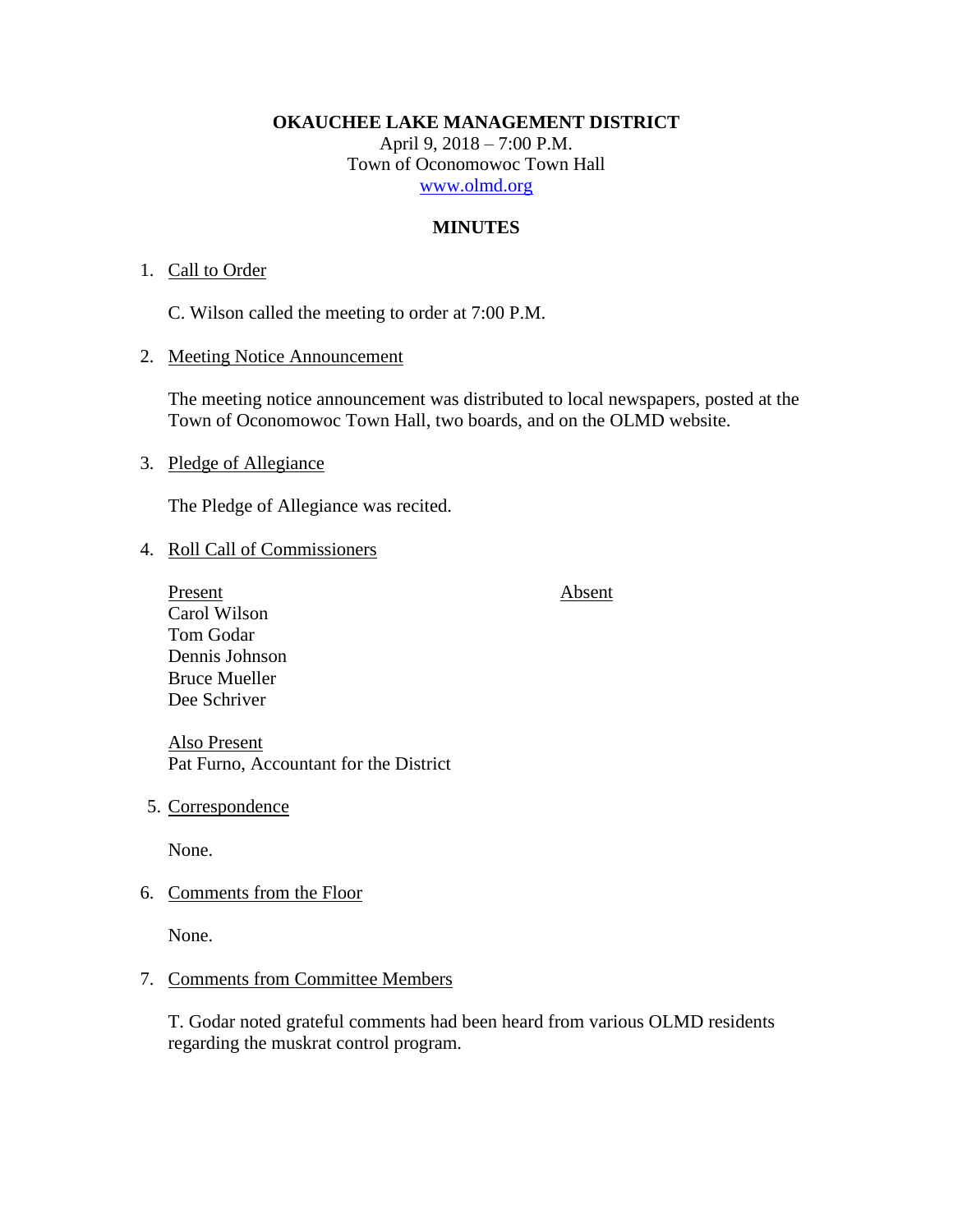Okauchee Lake Management District Meeting April 9, 2018 Page 2 of 6

# 8. Discuss & Act on Report of the Treasurer

D. Schriver reported the following:

| Total Revenues:     | \$317,733.02 |
|---------------------|--------------|
| Total Expenditures: | \$49,762.99  |
| Total:              | \$267,970.03 |

**D. Johnson moved to accept the Report of the Treasurer as presented. B. Mueller seconded the motion. There was no further discussion. All were in favor. Motion carried unanimously.**

## 9. Approve Checks & Vouchers

**C. Wilson moved to approve the bills paid from November, 2017 through March, 2018. B. Mueller seconded the motion.** T. Godar confirmed there was nothing unusual and noted all seemed to be according to budget. D. Schriver explained there was an increase for sending out the Muskrat Control Program notification and the 2018 Weed Spraying notifications. **There was no further discussion. All were in favor. Motion carried unanimously.**

**B. Mueller moved to approve the bills to be paid in April, 2018 as presented. T. Godar seconded the motion. P. Furno explained there was an additional fee in the amount of \$1,270.00 for weed spraying that had not been included in the April, 2018 bills for approval. D. Schriver moved to amend the motion to add the 2018 Weed Spraying fee in the amount of \$1,270.00 to the list of bills to be paid in April, 2018. C. Wilson seconded the amendment. There was no further discussion. All were in favor. The amendment motion carried. There was no further discussion on the motion to approve all the bills to be paid in April, 2018 including the \$1,270.00 fee for the 2018 Weed Spraying. All were in favor. Motion carried.**

#### 10. Approve Minutes of the Previous Meeting

**D. Johnson moved to approve the October 23, 2017 meeting minutes as presented. B. Mueller seconded the motion. There was no further discussion. All were in favor. Motion carried.**

#### 11. Review 2017 Annual Meeting Minutes

This item was moved to the next OLMD meeting agenda.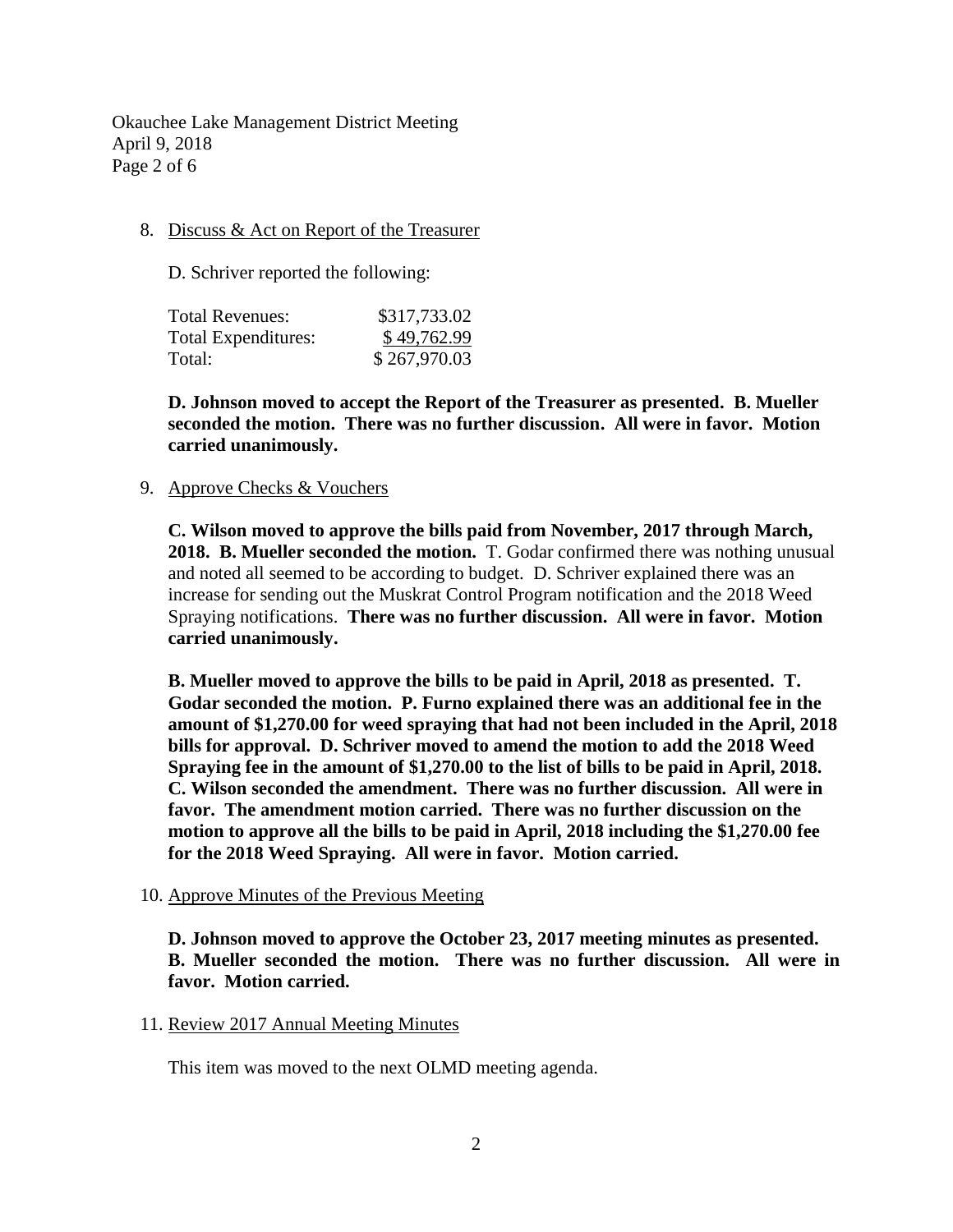Okauchee Lake Management District Meeting April 9, 2018 Page 3 of 6

## 12. Aquatic Plant Management Report

D. Johnson explained there were six crew members anticipated to return for 2018 weed cutting and barging duties. There had been little interest and activity in filling the remaining six positions on the crew. Help Wanted signage had been placed in several locations around the lake and throughout the area with little response. Salary was considered a factor. A starting wage of \$10.50 had been implemented for 2018 and he was hopeful this would be attractive to potential employees. Discussion ensued regarding equipment and liability for employment of people less than 18 years of age.

D. Johnson provided an update on the chemical weed spraying process for this year, noting the rules and regulations were being changed by the Wisconsin DNR regarding what chemicals could be used in area lakes to combat weed growth. Prohibition of the spread of Starry Stonewort was considered an issue of concern for many lakes in southeastern Wisconsin. New methods of weed surveying were being implemented by the DNR which would be costly. Despite the cold winter and cool spring, the weeds would still arrive later in the growing season. It was also possible that chemical spraying would not be allowed after July 4 of this year which would make combating weed growth difficult later in the season. Discussions with DNR staff were ongoing regarding this matter.

# a. Update on Muskrat Control Process

This item immediately followed Item 16 on the agenda. Arnold Groehler, muskrat control agent, provided an update on the Muskrat Control Program. He began trapping Upper Oconomowoc Lake and "Little Okauchee Lake" on March 26, 2018. Despite the recent bad weather, this was the right time to trap the lake because he was the only person on the lake most days and this was prime breeding season. He had trapped 202 muskrats to date. The most muskrats taken from one location were nine and they seemed to prefer quieter back bay waters. The response to the Muskrat Control program had been supportive. People were enthusiastic about the program and he had received many calls while out on the lake to trap on nearby properties. The most challenging parts of the control program were piers that were so close together that it was difficult to get his skiff to the shoreline, boathouses that had a door that came to the water level and old wooden piers that had sunk or were in disrepair. It was helpful for boathouse owners that had a door that skimmed the water level to install mesh fencing that would drape from the water level to the lakebed because this would help to deter the muskrats. Sunken piers were problematic because he could not install a trap for the muskrats without a six-inch gap between the pier and water level. He encouraged neighbors to work together to assist in shoring up the shorelines because the expense to do so could be burdensome. Some property owners had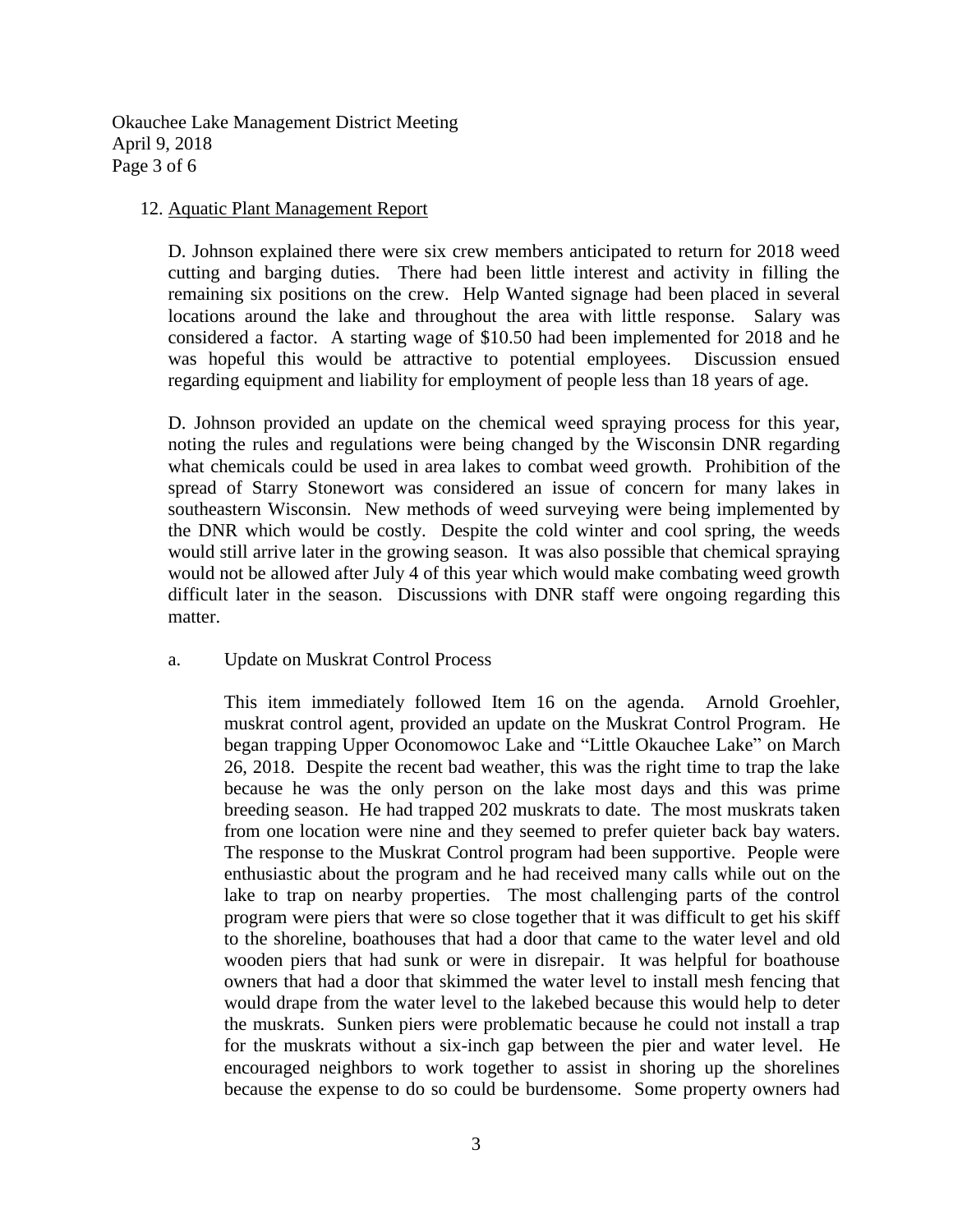Okauchee Lake Management District Meeting April 9, 2018 Page 4 of 6

> also assisted in the trapping by flagging the burrow locations on their property. This was helpful because it notified him that the property owner approved of him trapping the property and it assisted in quickly identifying the burrows. Flagging could be done with any material, such as two sticks stuck in the ground or a fabric strip tied on a stick. The second phase of the muskrat control efforts involved filling in the burrows appropriately. A little dirt on top would not hinder them from creating a new burrow quickly. He encouraged neighbors to work together to assist in shoring up the shorelines because the expense to do so could be burdensome. In addition, he had coordinated trash pick-up efforts with the muskrat control while on the lake, noting he found and removed hundreds of tennis balls in the lake. Trapping was weather dependent and he anticipated completion of trapping in approximately two weeks time at this point. Another update would be provided at the next OLMD meeting.

## 13. Discuss & Act on "The Waters at Okauchee" Condominium & Pier Proposal

C. Wilson attended the March 19, 2018 Town of Oconomowoc Plan Commission meeting. A concept plan was presented for the four-unit condominium project to be called "The Waters at Okauchee" located on the historic Point Comfort/Rendezvous site. The room was filled to capacity with many residents of the Lakeview Acres in attendance due to the potential access from the proposed development to the privately owned Lakeview Acres park site. This park site had been purchased by the property owners of Lakeview Acres and was noted in the deed for the property. Also noted by the developer was a plan to include approximately eight boat slips and several piers with the condominium project. While there was no issue with the concept of developing the property into condominiums, concern was expressed regarding the number of boat slips and piers to be placed in this area. Maintaining weed cutter access to this high growth weed area was critical. Discussion ensued regarding the regulations that governed appropriate numbers of slips and piers for this location. Additional information would be provided to Commissioners in the future regarding this matter.

#### 14. Discuss & Act on Okauchee Lake Fish Stocking Options

This item was removed from the agenda.

## 15. Discuss & Act on Clean Boats, Clean Waters Grant Program

T. Godar explained that the OLMD had applied for and received a grant for the Clean Boats, Clean Waters program for 2018. This grant would allow staffing of two boat cleaning and inspection sites-at the public launch and at the Golden Mast on Okauchee Lake-to assist in prohibiting aquatic invasive species, such as Eurasian Watermilfoil, Zebra Mussels, and Starry Stonewort from entering Okauchee Lake. Training of boat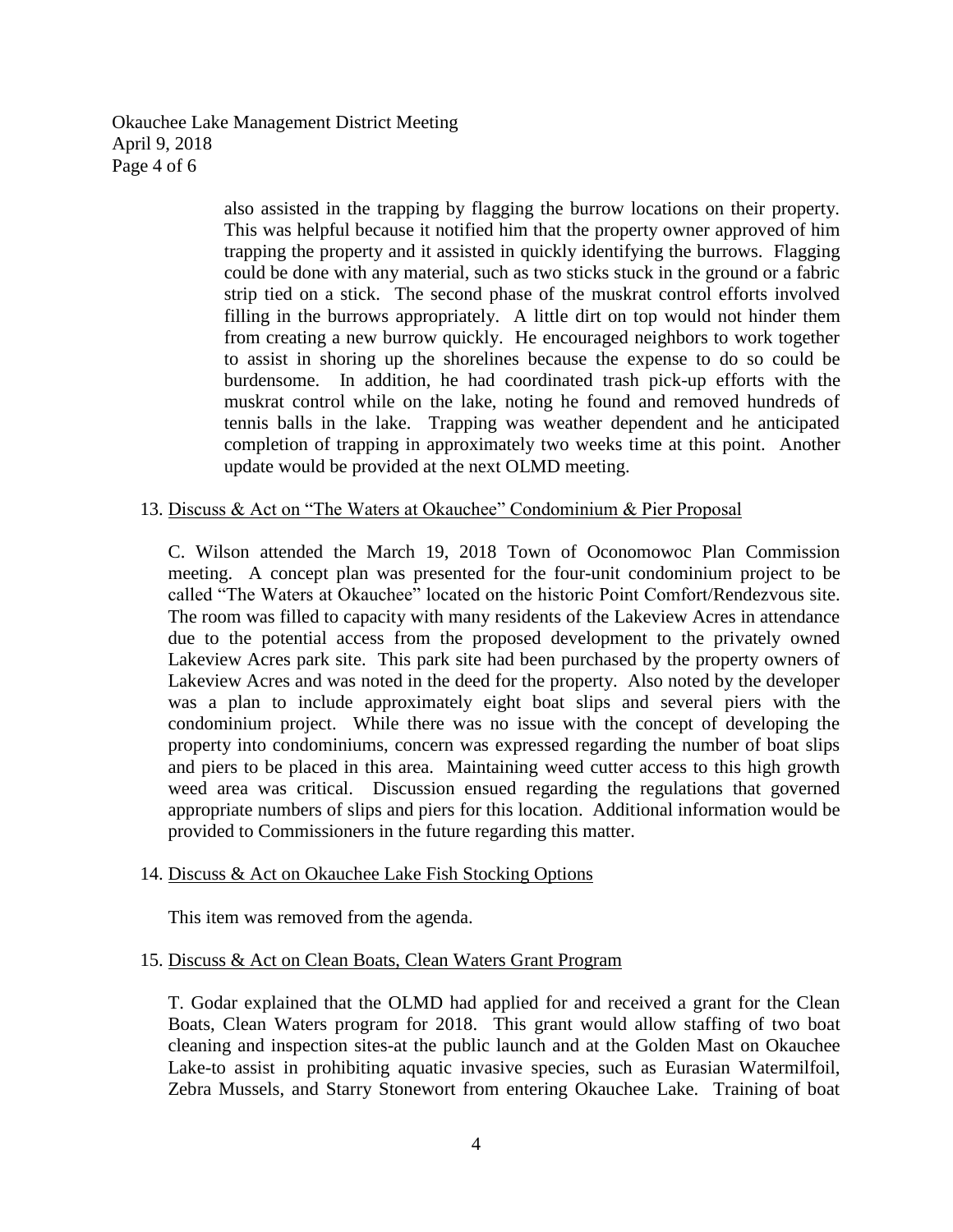Okauchee Lake Management District Meeting April 9, 2018 Page 5 of 6

> inspection staff was required. A process would be created to identify people interested in becoming boat inspectors for the 2018 boating season. Commissioners discussed the need for a sub-committee of members to address the organization and implementation of the Clean Boats, Clean Waters program. The use of adult volunteers on weekends seemed prudent due to the high boat traffic during those peak times. Information would be shared via the OLMD website and through the OLMD Spring 2018 newsletter regarding this program. Anyone interested in volunteering to be a boat inspector should contact any OLMD Commissioner as soon as possible.

16. Discuss & Act on Spring 2018 Newsletter

Various topics to be included in the Spring 2018 newsletter were reviewed.

Without objection, C. Wilson returned to Item 12a on the agenda due to the arrival of Arnold Groehler at this time.

## 17. Review of OLMD Employee Handbook & Safety Manual

The OLMD Employee Handbook and Safety Manual had been distributed to Commissioners in advance of the meeting. A sub-committee was formed with D. Johnson and T. Godar as participants with OLMD Lake Operations Supervisor Gary Steinmueller to review the Employee Handbook and Safety Manual. Any additions or suggestions for change should be shared with T. Godar. Additional information would be provided on this topic at a future OLMD meeting.

#### 18. Discuss Website Items

Updated lake level information, monthly updates to the Waukesha County Aquatic Invasive Species newsletters, and a Help Wanted Ad for the Weed Harvesting Crew, and updated contact information had been added to the website. Information about regulated buoys and buoy placement, updated Ice-Out dates and additional pictures would be added to the website.

The OLMD is seeking historic pictures or information about life in and around Okauchee Lake. Anyone with information to share should contact the OLMD via email at [info@olmd.org](mailto:info@olmd.org) or by contacting Carol Wilson at 262-367-7363. If photos are provided via email, they should be provided in regular size JPEG format if possible.